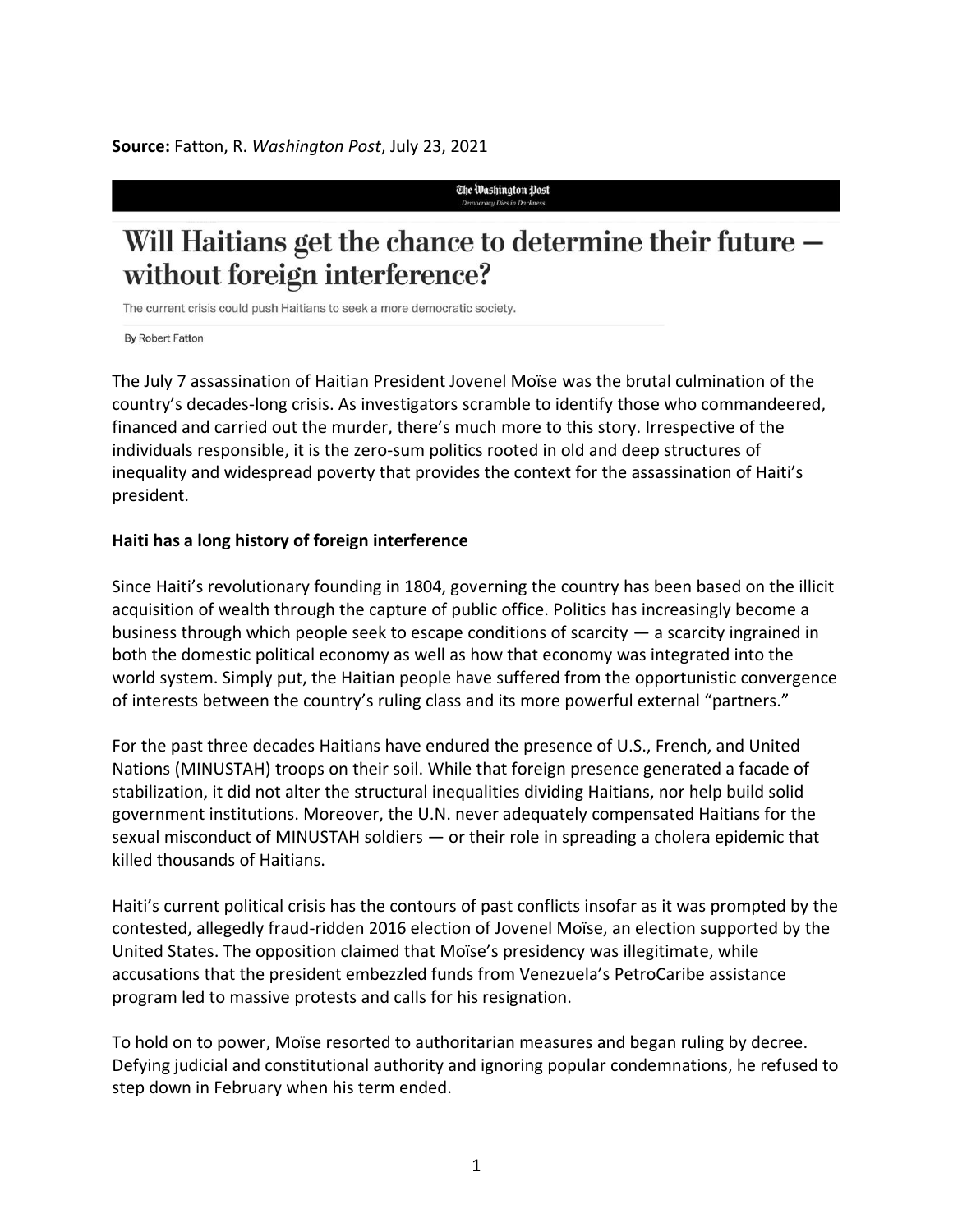## **Who is Haiti's legitimate leader now?**

After Moïse's death, Haiti inherited two de facto prime ministers — the "incumbent" Claude Joseph, formerly Moïse's foreign minister — who was initially supported by the international community only to be snubbed in favor of Ariel Henry, a neurosurgeon whom the president had "designated" prime minister just days before his death.

On Tuesday, Henry was sworn in, pledging to hold new elections in 120 days. For now, Haiti has no president, no functioning parliament and a broken-down judicial system. Haiti's politics have now totally superseded constitutional strictures and guidance, aggravating the void of legitimate public authority. It is the balance of local social forces as well as the decisions of major foreign powers that will determine the immediate and perhaps long-term future of Haiti.

## **Will Haitians have the space to build their own government?**

Avoiding another international intervention, whether in the form of a direct U.S. military occupation or under the blue flag of the United Nations, means ordinary Haitians — not just a self-appointed handful of Haitian politicians — need space to devise their own pathways toward a national consensus before the next electoral campaign.

The country's current predicament is scary, but it also offers a historic opportunity to create a more democratic society in which all Haitians treat each other as equal citizens. This new dispensation is impossible without the inclusion of "civil society" organizations, marginalized groups and the large, increasingly vocal, youth population. The process may be unruly, but without it, those traditionally in control will likely revert to past strategies, which seem likely to produce another version of the present.

Haiti's devastating earthquake in 2010 offers a recent example of a similar, though unrealized, opportunity. In the earthquake's aftermath, less than 1 percent of relief funding found its way into government institutions, foreign nongovernmental organizations monopolized resources and controlled reconstruction efforts which produced meager results.

The record suggests that nongovernmental aid is not a long-term solution. Observers may be inclined to label the Haitian state as "fragile" or "failed," but this popular notion tends to blame local political and cultural factors for Haiti's collapse, while minimizing the destructive impact of foreign powers and their institutions. "Fragile" states do not spring out of an anti-modern collective pathos; they are to a large degree created by their subordinate integration into the world system.

My research, for instance, describes how for the past 40 years major international financial institutions like the World Bank and the International Monetary Fund promoted a neoliberal program of open markets, privatizations and NGO-led development. Moreover, the policies of these international institutions neglected domestic food production while prescribing an urban